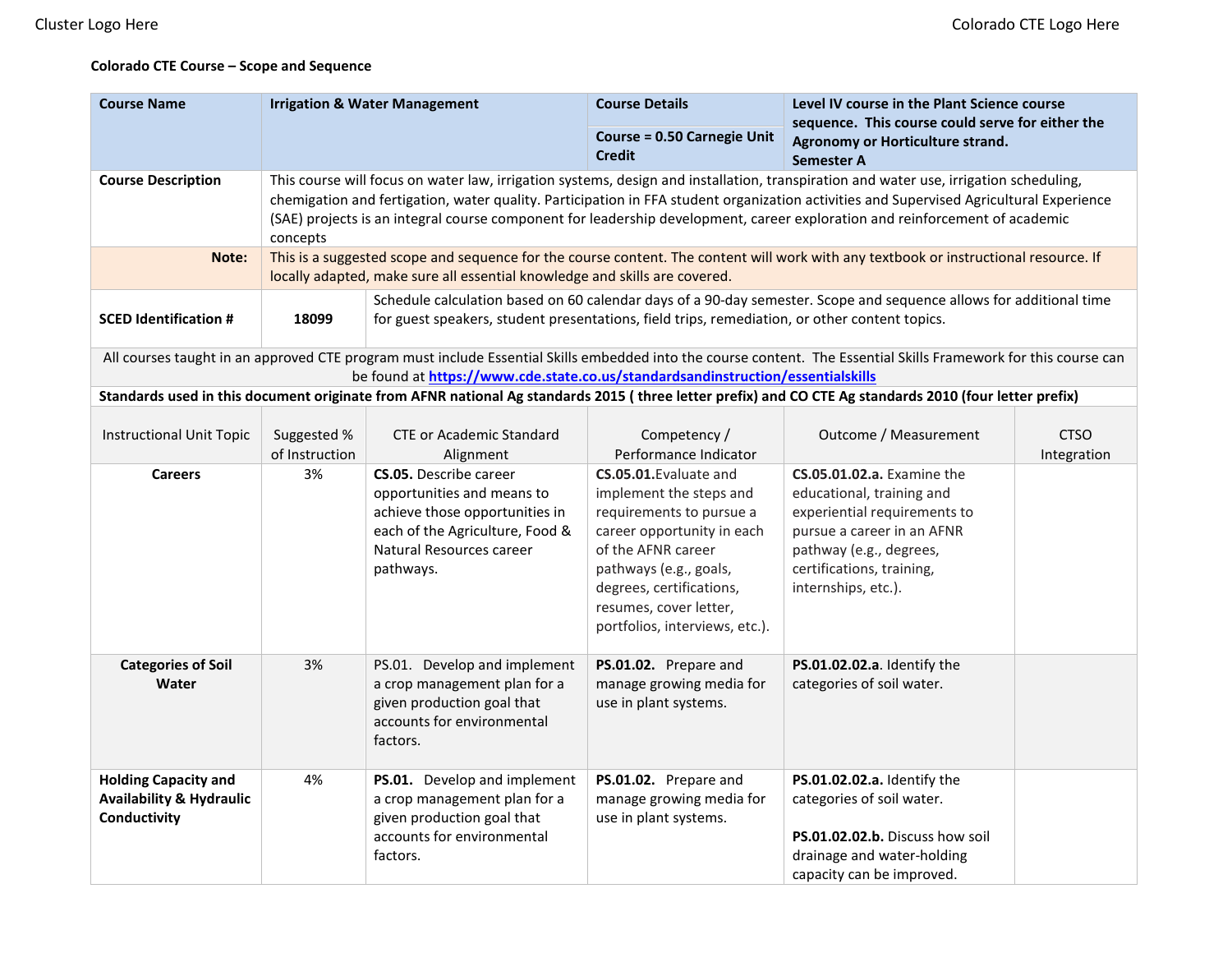|                                             |    |                                                                                                                             |                                                                                                | PS.01.02.02.c. Determine the<br>hydraulic conductivity for soil and<br>how the results influence<br>irrigation practices.                                                                                                                                                                                                                                                                                                                                          |  |
|---------------------------------------------|----|-----------------------------------------------------------------------------------------------------------------------------|------------------------------------------------------------------------------------------------|--------------------------------------------------------------------------------------------------------------------------------------------------------------------------------------------------------------------------------------------------------------------------------------------------------------------------------------------------------------------------------------------------------------------------------------------------------------------|--|
| <b>Water Conservation</b>                   | 6% | PLSC.05 Understand the history<br>and management of water<br>resources in plant systems                                     | PLSC.05.07 Explain<br>principles of water<br>conservation                                      | PLSC.05.07.a Define water<br>conservation and why<br>conservation is<br>important in agriculture<br>PLSC.05.07.b Describe how<br>irrigation practice and plant/crop<br>choice is related to water<br>consumption/ water<br>conservation<br>PLSC.05.07.c Relate water<br>conservation to common soil<br>conservation practices (i.e.<br>waterways, runoff, no till,<br>minimum till)<br>PLSC.05.07.d Develop a water<br>conservation plan for a local<br>enterprise |  |
| <b>Evapotranspiration and</b><br><b>Use</b> | 3% | PS.02. Apply principles of<br>classification, plant anatomy,<br>and plant physiology to plant<br>production and management. | PS.02.03. Apply knowledge<br>of plant physiology and<br>energy conversion to plant<br>systems. | PS.02.03.05.a. Compare and<br>contrast the effects of<br>transpiration, translocation and<br>assimilation on plants.<br>PS.02.03.05.b. Identify and<br>analyze the factors affecting<br>transpiration, translocation and<br>assimilation rate and products.<br>PS.02.03.05.c. Devise plans for<br>plant management that applies<br>knowledge of transpiration,<br>translocation and assimilation on<br>plant growth                                                |  |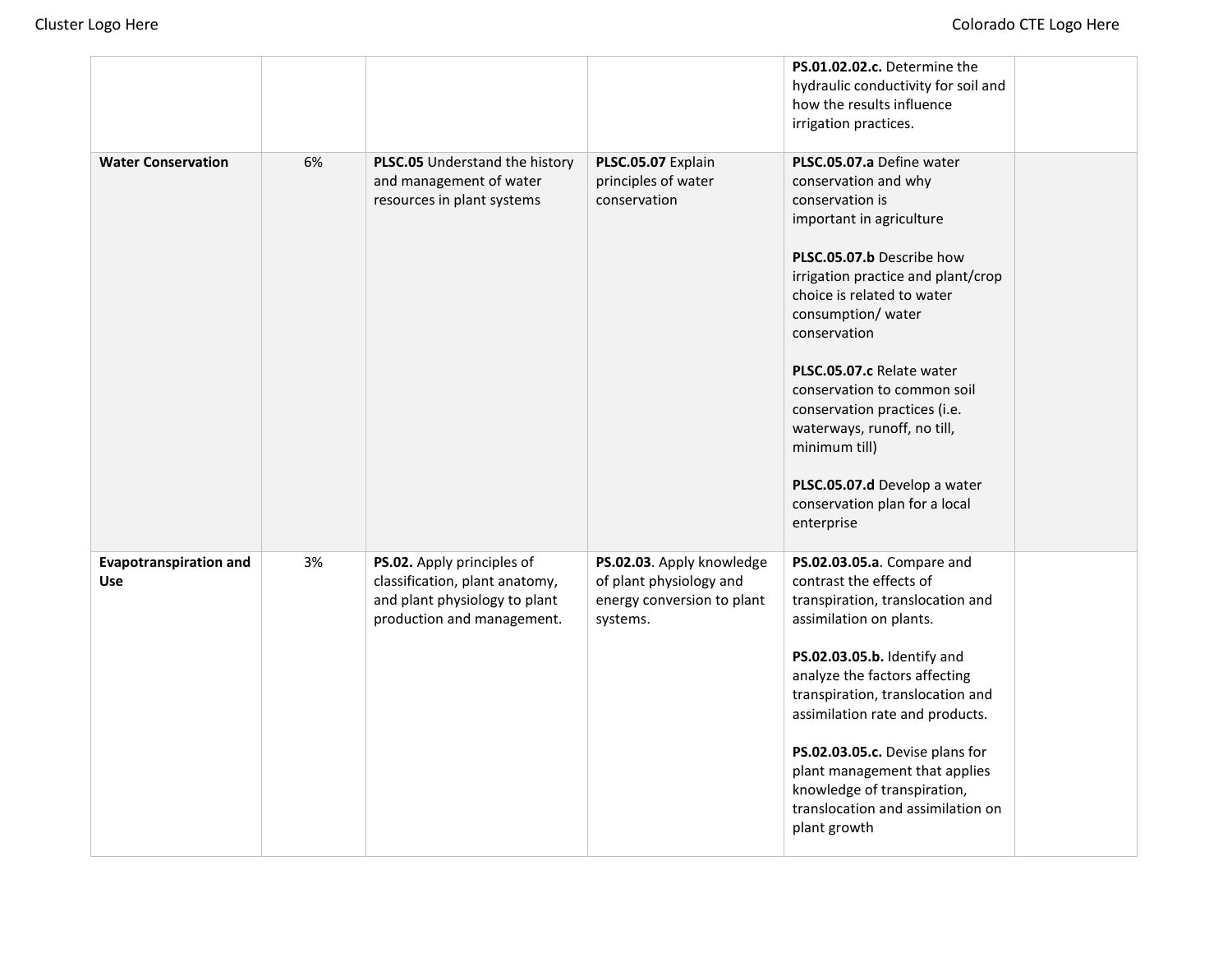| <b>Irrigation Systems &amp;</b><br><b>Government's Role</b><br><b>Systems</b><br>Irrigation<br>$\bullet$<br>districts<br>Bureau of<br>Reclamation | 2% | NRES.05. Manage Human<br><b>Interactions with Natural</b><br>Resources                  | NRES.05.01 Identify and<br>understand the role of<br>governing agencies involved<br>in natural resources | NRES.05.01.a Identify main<br>governing agencies of natural<br>resources, their history and the<br>areas they manage<br>NRES.05.01.b Determine how<br>policy is made in regards to<br>natural Resources<br>NRES.05.01.c Determine how to<br>utilize governing agencies<br>NRES.05.01.d Evaluate public<br>policy/governing agencies and<br>form personal opinions |  |
|---------------------------------------------------------------------------------------------------------------------------------------------------|----|-----------------------------------------------------------------------------------------|----------------------------------------------------------------------------------------------------------|-------------------------------------------------------------------------------------------------------------------------------------------------------------------------------------------------------------------------------------------------------------------------------------------------------------------------------------------------------------------|--|
| <b>Water Rights &amp; Legal</b><br><b>Considerations</b><br>Prior<br>$\bullet$<br>Appropriation<br>vs Riparian                                    | 8% | PLSC.05 Understand the history<br>and management of water<br>resources in plant systems | PLSC.05.01 Understand the<br>history and background of<br>water use in plant systems                     | PLSC.05.01.a Identify important<br>historical events related to water<br>use, pollution, and conservation<br>PLSC.05.01.b Describe how past<br>events have shaped current<br>policy regarding Colorado Water<br>Law<br>PLSC.05.01.c Explain the major<br>components of the current<br>Colorado Water Law                                                          |  |
| <b>Compacts and</b><br><b>Allocation</b>                                                                                                          | 2% | NRES.05. Manage Human<br><b>Interactions with Natural</b><br>Resources                  | NRES.05.02 Become<br>familiar with laws relating<br>to water, air, land, and<br>outdoor recreation       | NRES.05.02.a Recognize laws<br>that impact local resources<br>NRES.05.02.b Interpret the<br>purpose of laws that relate to<br>local resources<br>NRES.05.02.c Analyze the impact<br>laws have on local resources<br>NRES.05.02.d Create a needs<br>assessment for laws relating to<br>natural resources                                                           |  |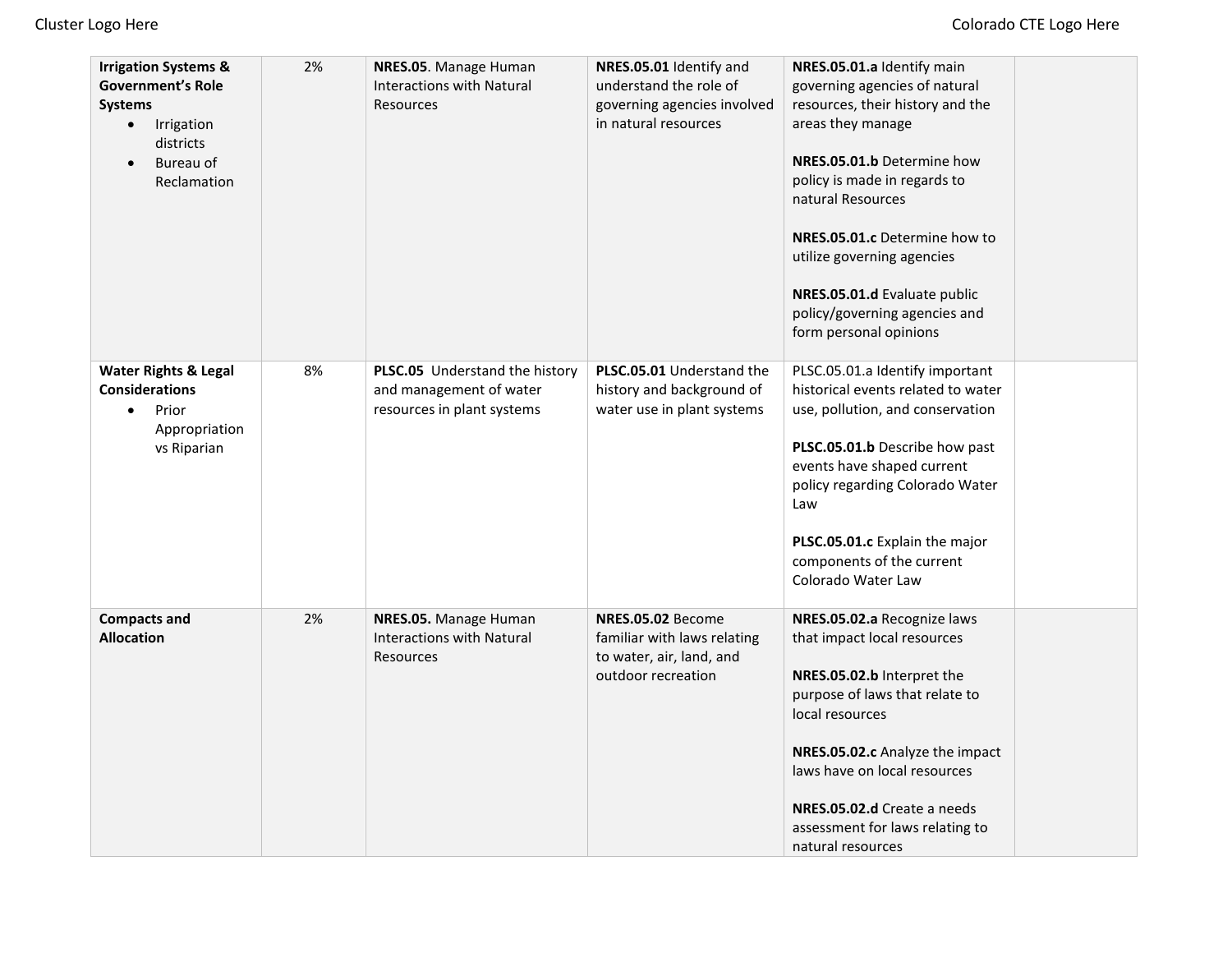| <b>Water Quality</b>                                              | 5% | PS.01. Develop and implement<br>a crop management plan for a<br>given production goal that<br>accounts for environmental<br>factors. | PS.01.01. Determine the<br>influence of environmental<br>factors on plant growth.               | PS.01.01.03.a. Identify and<br>summarize the effects of water<br>quality on plant growth, (e.g., pH,<br>dissolved solids, etc.).<br>PS.01.01.03.b. Analyze and<br>describe plant responses to<br>water conditions.<br>PS.01.01.03.c. Analyze plant<br>responses to water conditions<br>and recommend modifications to<br>water for desired plant growth. |  |
|-------------------------------------------------------------------|----|--------------------------------------------------------------------------------------------------------------------------------------|-------------------------------------------------------------------------------------------------|----------------------------------------------------------------------------------------------------------------------------------------------------------------------------------------------------------------------------------------------------------------------------------------------------------------------------------------------------------|--|
| <b>Potable vs Non-Potable</b><br><b>Use and Applications</b>      | 1% | PLSC.05. Manage Human<br><b>Interactions with Natural</b><br>Resources                                                               | PLSC.05.06 Determine<br>factors influencing water<br>quality                                    | PLSC.05.06.d Evaluate the results<br>of water tests and determine<br>changes that need to be made to<br>produce high quality water for<br>agriculture and municipal<br>purposes                                                                                                                                                                          |  |
| Stream/Watershed<br>Management                                    | 2% | PLSC.05 Manage Human<br><b>Interactions with Natural</b><br>Resources                                                                | PLSC.05.08 Describe the<br>relationship of water shed,<br>and water sources on plant<br>systems | PLSC.05.08.a Describe properties<br>of watersheds and identify the<br>boundaries of local watersheds<br>PLSC.05.08.b Relate the function<br>of watersheds to natural<br>resources<br>PLSC.05.08.c Analyze ecosystem<br>functions of a watershed<br>PLSC.05.08.d Locate and analyze<br>local watersheds                                                   |  |
| <b>Water Hydraulics-</b><br><b>Pressures, Flow Rates</b><br>Grade | 6% | PLSC.05. Manage Human<br><b>Interactions with Natural</b><br>Resources                                                               | PLSC.05.05 Understand the<br>principles of soil/water<br>hydraulics                             | PLSC.05.05.a Define hydraulics<br>and how it controls the<br>movement of water through a<br>system<br>PLSC.05.05.b Calculate dynamic<br>and static water pressure                                                                                                                                                                                        |  |